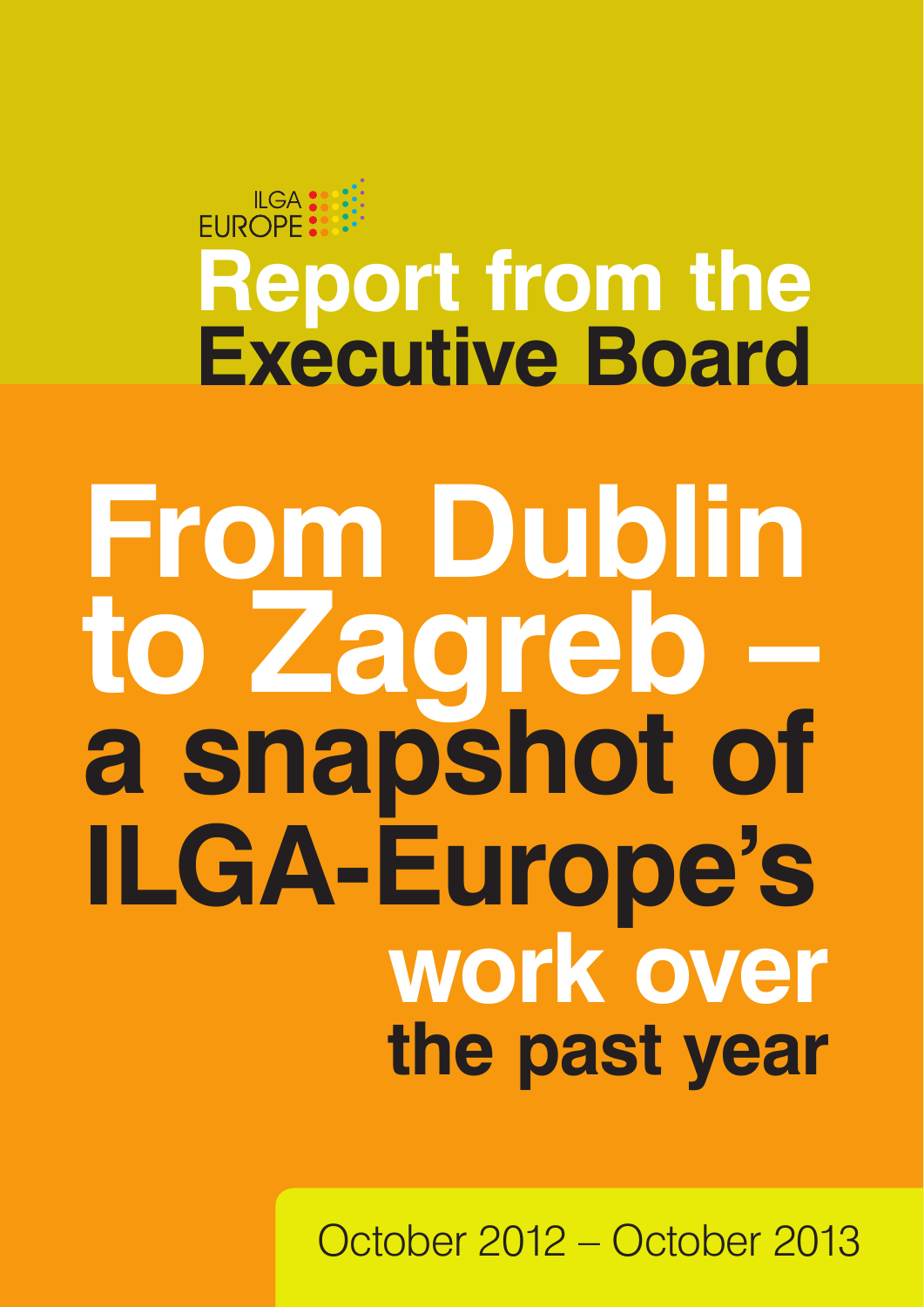In many ways, this year epitomised the crossroads at which the European LGBTI movement is finding itself. On one hand, more countries are adopting marriage equality laws and more countries are publicly acknowledging existing gaps in protection of trans rights. On the other hand, political backlash is more violent and harsher than ever in several other countries, with Russia leading this trend. ILGA-Europe operates in this environment which is increasingly multi-layered and complex, an environment which requires greater flexibility and the capacity to adapt strategies and messages to very diverse situations. It is also an environment in which there are a growing number of actors and stakeholders, and therefore increasing expectations put on an organisation like ILGA-Europe. This is bringing ILGA-Europe itself to a crossroads, a point where the organisation needs to invest in building its capacity "to respond effectively to the current needs and priorities of the LGBTI movement, and to seize opportunities and overcome challenges by adapting its strategies" as clearly stated in the proposed Strategic Plan 2014-2018.

This report is not meant to be an exhaustive account of all activities carried out by the organisation in the past year but rather a snapshot of the most significant developments, opportunities and challenges faced by ILGA-Europe since the Dublin conference.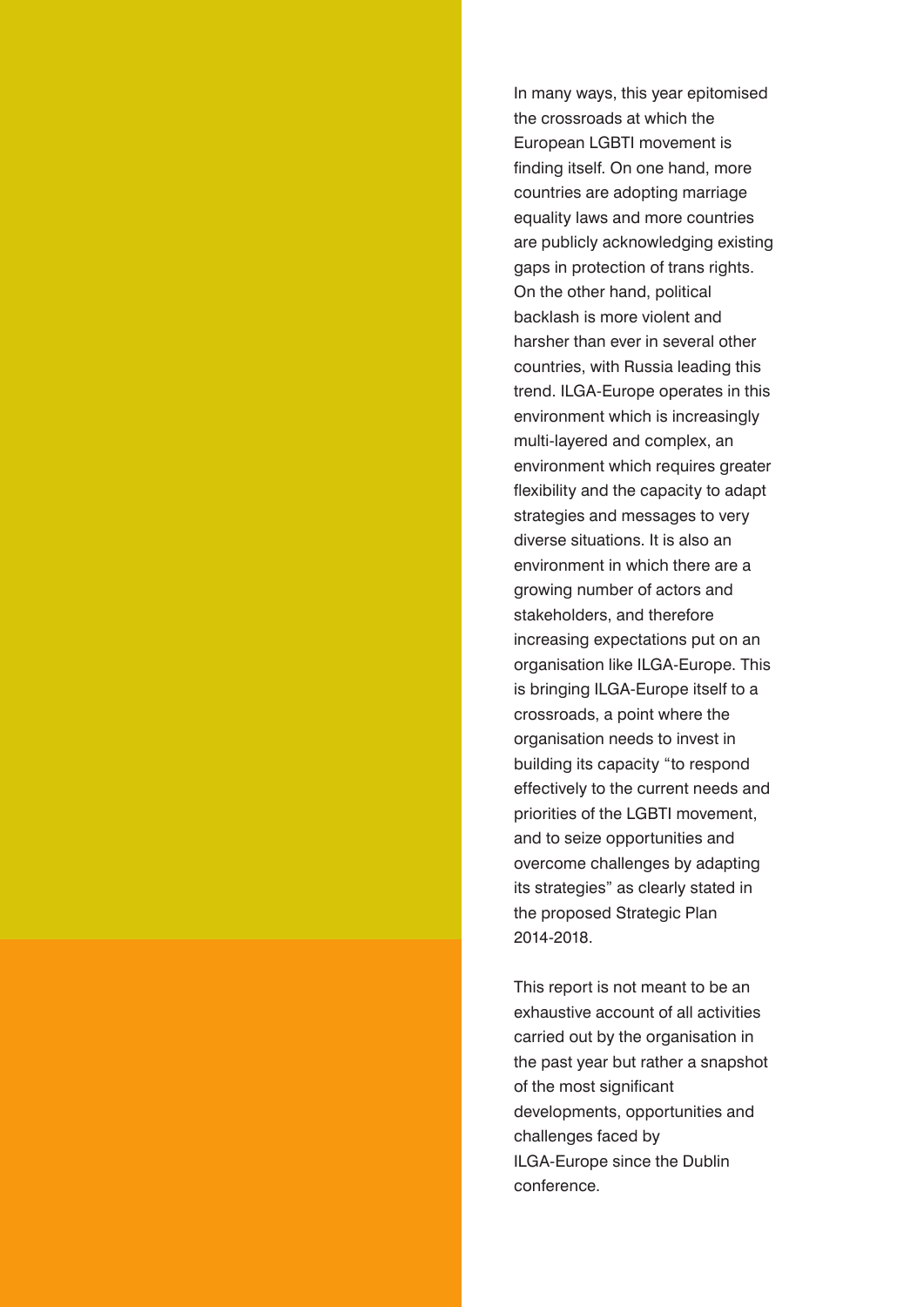# **Advocating for change from a European level perspective**

A clear goal for ILGA-Europe at the European Union level has been to get stronger political commitment on LGBTI rights in the form of a specific EU strategy or Roadmap on LGBTI rights. A large effort went into building ground for such a Roadmap to be adopted by the European Commission, including by working directly with national governments to gain their support for EU action. ILGA-Europe's call for a LGBTI Roadmap – similar to strategies that exist on gender equality, for equality for persons with disabilities and Roma – is seen as a priority at a time when progress on anti-discrimination legislation continues to be stalled and the EU Commission's commitment to responding to the specific needs of LGBTI people wavering. This is why ILGA-Europe worked closely with the LGBT Intergroup of the European Parliament and several Member States towards rallying our voices to explicitly ask the EU Commissioner for Fundamental Rights, Viviane Reding, to adopt an EU LGBT Roadmap during the first IDAHO Conference, hosted by the Dutch government in The Hague.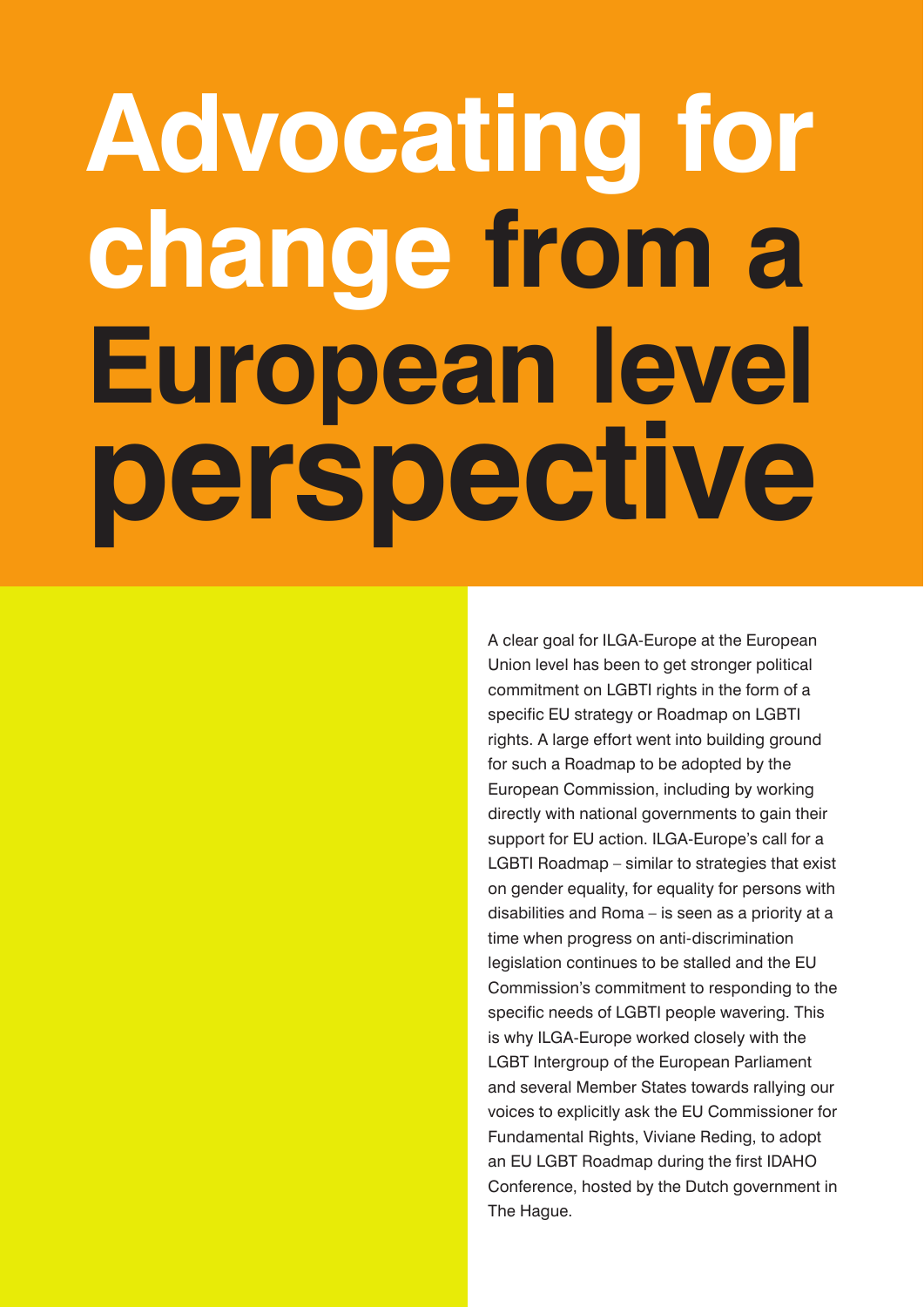Despite a call signed by 12 governments at the IDAHO event, and the compelling data on experiences of discrimination in the EU revealed by the Fundamental Rights Agency on 17 May, the Commissioner dismissed the idea of a Commission strategy on LGBT issues. While her reaction is hugely disappointing, the campaign on the Roadmap has created an important momentum among EU member states towards stronger EU action on LGBTI issues, generating mobilization which can help achieve progress in several policy areas as well as in the development of national action plans in many EU countries. Moreover, it enabled ILGA-Europe to engage with national governments in a very productive manner, hence demonstrating the growing importance of working directly with national policy-makers – in close cooperation with member organisations – in order to instigate change at European level.

At the time when the Commission was refusing to adopt an internal strategy on LGBTI rights, the European Council adopted far-reaching EU Foreign Policy Guidelines on LGBTI human rights. Building on the work done with the EU's External Action Service over the past few years, ILGA-Europe actively contributed to the elaboration of the Guidelines, a comprehensive legally binding document which will give clear instructions to EU institutions and Member States on how to support the human rights of LGBTI people in dealing with third countries and at international fora. The Guidelines are the first ever EU policy document explicitly referring to intersex people.

Meanwhile, institutionalisation of LGBT rights in the Council of Europe's work continues to move forward. To support the process of creating monitoring mechanisms and the mainstreaming of LGBTI issues, ILGA-Europe has been providing information to the European Commission against Racism and Intolerance to support inclusion of LGBT issues in the Commission's country monitoring, and has actively engaged with (among others) the staff of the LGBT unit, members of the Parliamentary Assembly ("PACE") Committee on equality and non-discrimination, and the PACE Rapporteur on LGBT rights. Whilst the Council of Europe continues to be a strong political ally that actively plays its role in cases of human rights violations in Europe, the blocking behaviour of certain states is an ongoing challenge to this work aimed at strengthening the institution's role and capacity to effectively monitor LGBTI rights and to provide much-needed technical support to Member States. This was illustrated over the past year with the Council's process for reviewing implementation of the Committee of Ministers' Recommendation on combating discrimination on grounds of sexual orientation or gender identity. ILGA-Europe provided extensive documentation collected by member organisations (including through dialogue with state officials) on the state of implementation in 16 countries. This clearly demonstrated the need for further action by the Council on the basis of the Recommendation. Yet, the opposition from vocal member states is stalling the review process and signaling that none of the positive developments of the past years can and should be taken for granted.

This past year, ILGA-Europe also actively contributed to the European conference hosted by the French government as the regional event feeding into the global dialogue on advancing the human rights of LGBTI people at the UN. Not only did this conference give an opportunity to build a constructive relationship with the French government, it also offered a space for ILGA-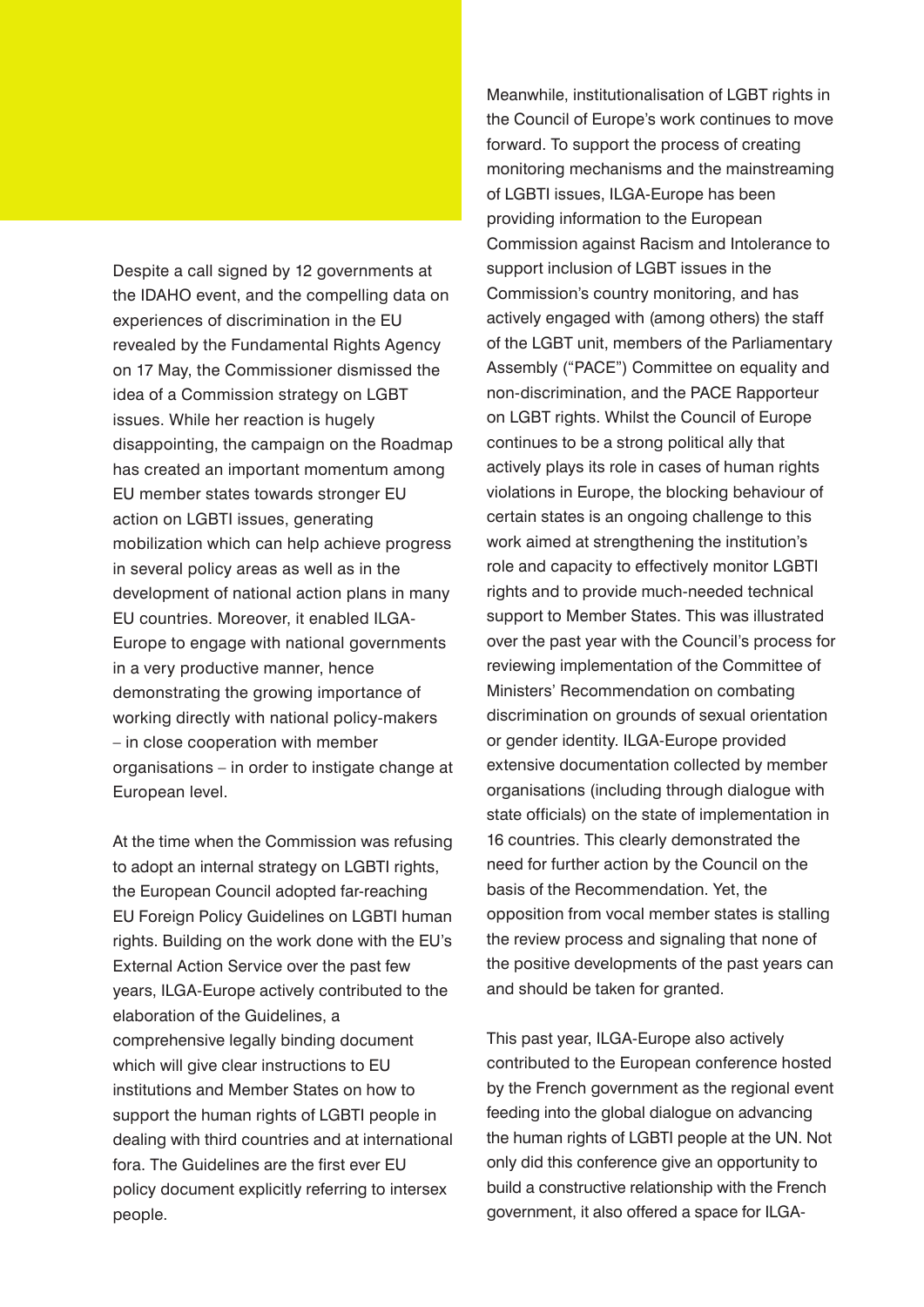Europe and its members to connect with and support the LGBTI agenda at international level.

Beyond ILGA-Europe's work on overarching European standards and commitments, lots of progress took place on specific issues. ILGA-Europe's work on asylum issues is a success story. The revision of EU's laws and regulations on asylum came to an end with the adoption of the last two revised EU asylum directives (one dealing with procedures in place to treat asylum claims and one on reception conditions for asylum-seekers) in June. Three years ago in its strategic plan, ILGA-Europe set as an objective to "achieve concrete proposals on improving European standards" and we did that and more. All three EU directives on asylum are now inclusive of both sexual orientation and gender identity; in fact, the Qualification Directive is the first ever EU directive to mention gender identity explicitly. There is of course work to do to ensure that these pieces of legislations translate into effective protection for LGBTI asylumseekers. But ILGA-Europe succeeded in ensuring that there is a strong legal framework across the EU to work towards meaningful changes in practice.

In late 2012, ILGA-Europe took a leading role in a coalition campaign challenging the nomination of Tonio Borg as EU Commissioner for Health based on his track record on LGBTI rights and sexual and reproductive rights. While the European Parliament approved his nomination, several political parties made their support conditional upon specific commitments on women's rights and LGBTI rights as result of the campaign by the wide coalition of social NGOs that ILGA-Europe was part of. This campaign opened up doors for ILGA-Europe which had been closed until now. Since Mr. Borg took office, ILGA-Europe has been able to engage successfully with the Commission on several health-related issues, from programmes to tackle health inequalities to EU policies on HIV/Aids prevention to depathologisation of

trans identities. This will clearly be one of the most active policy areas for ILGA-Europe in the coming year.

Education is the other issue which is coming to the forefront of ILGA-Europe's policy work. ILGA-Europe gained the support of the Irish Presidency of the EU to host an official presidency conference addressing homophobic and transphobic bullying in schools, the first ever EU level event on bullying. Organised in close cooperation with GLEN and BeLonG To, this conference enabled ILGA-Europe to open a dialogue with the EU commission on inclusion of LGBTI issues in EU policies and programmes. One outcome is that ILGA-Europe is invited to take part as a keynote speaker to a high level event on the future of EU policies on education in October 2013. This said, while continuing with its advocacy and coalition building at the European level, much of ILGA-Europe's attention in the field of education is focused on the national level, not only because education remains a competence of national governments, but also because so much of the expertise lies with national and local LGBTI organisations. To this end, the consultation conducted with members late 2012-early 2013 provides the basis for future targeted activities on exchanging good practices and mutual

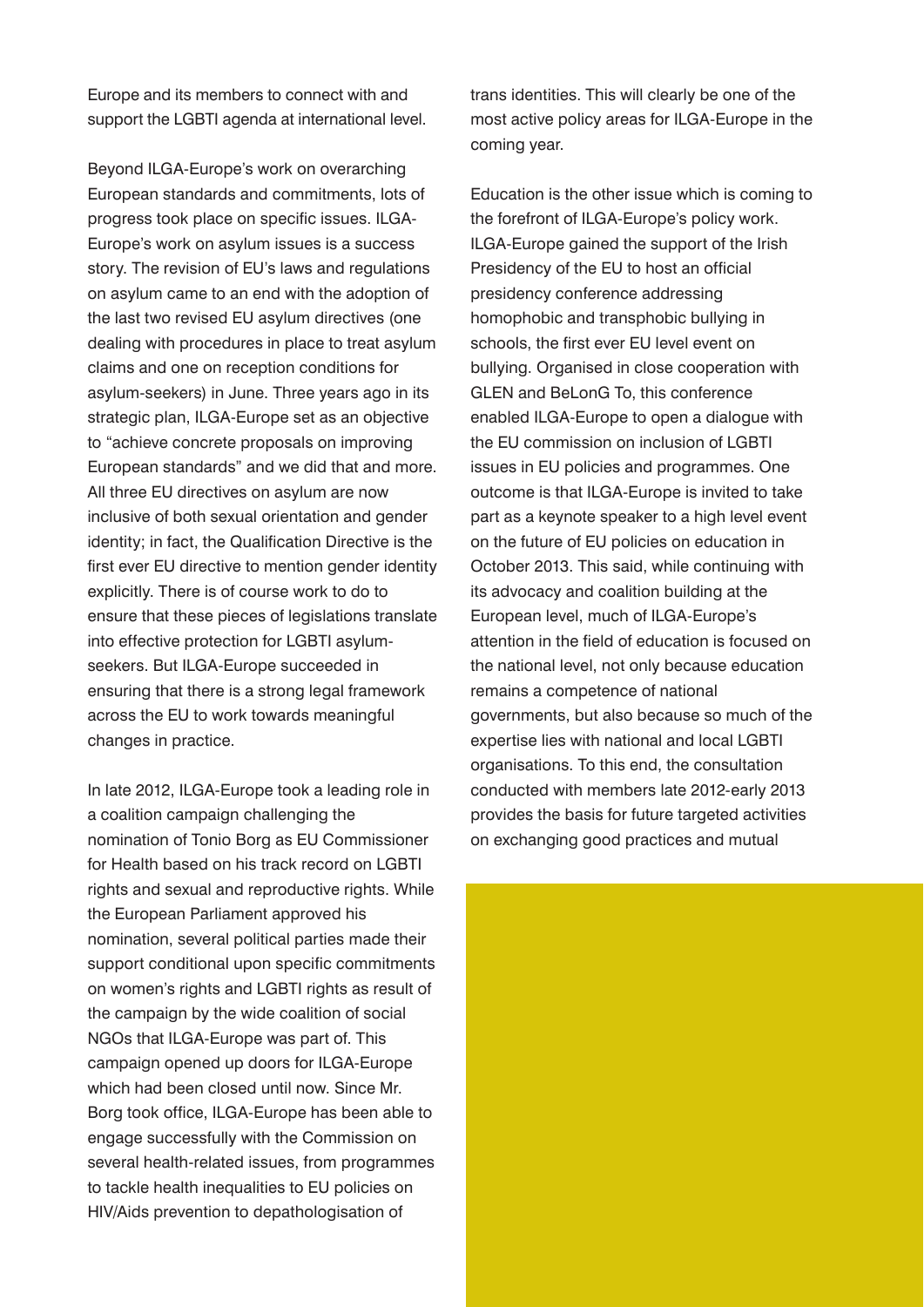learning on how to promote inclusive and safe schools across Europe.

Top on ILGA-Europe's agenda this year were of course the grave developments in Russia, in particular since the adoption of the federal law banning "propaganda" of homosexuality and with the threat of more LGBT-phobic laws being adopted. ILGA-Europe worked closely with the Russian LGBT Network and other Russian groups earlier in the year to oppose the law, and following its adoption, to provide technical and political support especially in addressing the sharp increase in societal violence targeting the LGBTI community. ILGA-Europe is also working with Russian activists towards developing new strategies adapted to this new political and legal reality, and to respond to the law's impact on the ability of the Russian LGBTI movement to organise and to continue to take public action. ILGA-Europe supported efforts to build global coalitions to respond to the negative developments in Russia and played an advisory role with many international actors in this context. Beyond the Russia borders, ILGA-Europe is also closely monitoring the spill-over effect on neighboring countries, in particular Ukraine, Georgia and Armenia.

Following a successful 2nd Intersex Forum in Stockholm, ILGA-Europe worked together with

OII Europe and other intersex organisations to move forward on making progress on some policy issues identified by the Forum participants. OII Europe with ILGA-Europe provided input to a report and resolution of the Parliamentary Assembly of the Council of Europe on "Children's right to physical integrity" which resulted in achieving a call to governments to ensure that no one is subjected to unnecessary medical or surgical treatment that is cosmetic during infancy or childhood. It is the first resolution of its kind by any European institution and signals a shift from the current medical domain to a human rights approach. ILGA and ILGA-Europe are joining forces again this year to co-organise and facilitate the 3rd Intersex Forum, which will be held at the end of 2013.

ILGA-Europe's Annual Review & Rainbow Map is rapidly becoming an important benchmarking tool and information source for activists and policy-makers alike. The Rainbow Package is not only ILGA-Europe's best tool to gain visibility in the media for its work and for LGBTI issues in Europe, it is also one of the best tools to grab the attention of national decision-makers, as more of them ask us "what do we need to do by next year to be at the top of your ranking?". This year, ILGA-Europe successfully joined forces with the EU Fundamental Rights Agency to synchronize the launch of its Rainbow Package with the launch of the FRA LGBT Survey results. This led to wide media coverage of our work, including features on BBC, various international and national mainstream media and plenty of local and LGBTI media. In addition to the Rainbow Package, efforts to reach out to the media are paying off as ILGA-Europe is invited to comment on legal, political and social developments in Europe by a growing number of media outlets, including leading ones such as EuroNews, France 24, The Independent (UK), Der Spiegel (Germany), The Voice of Russia, La Repubblica (Italy), to name a few.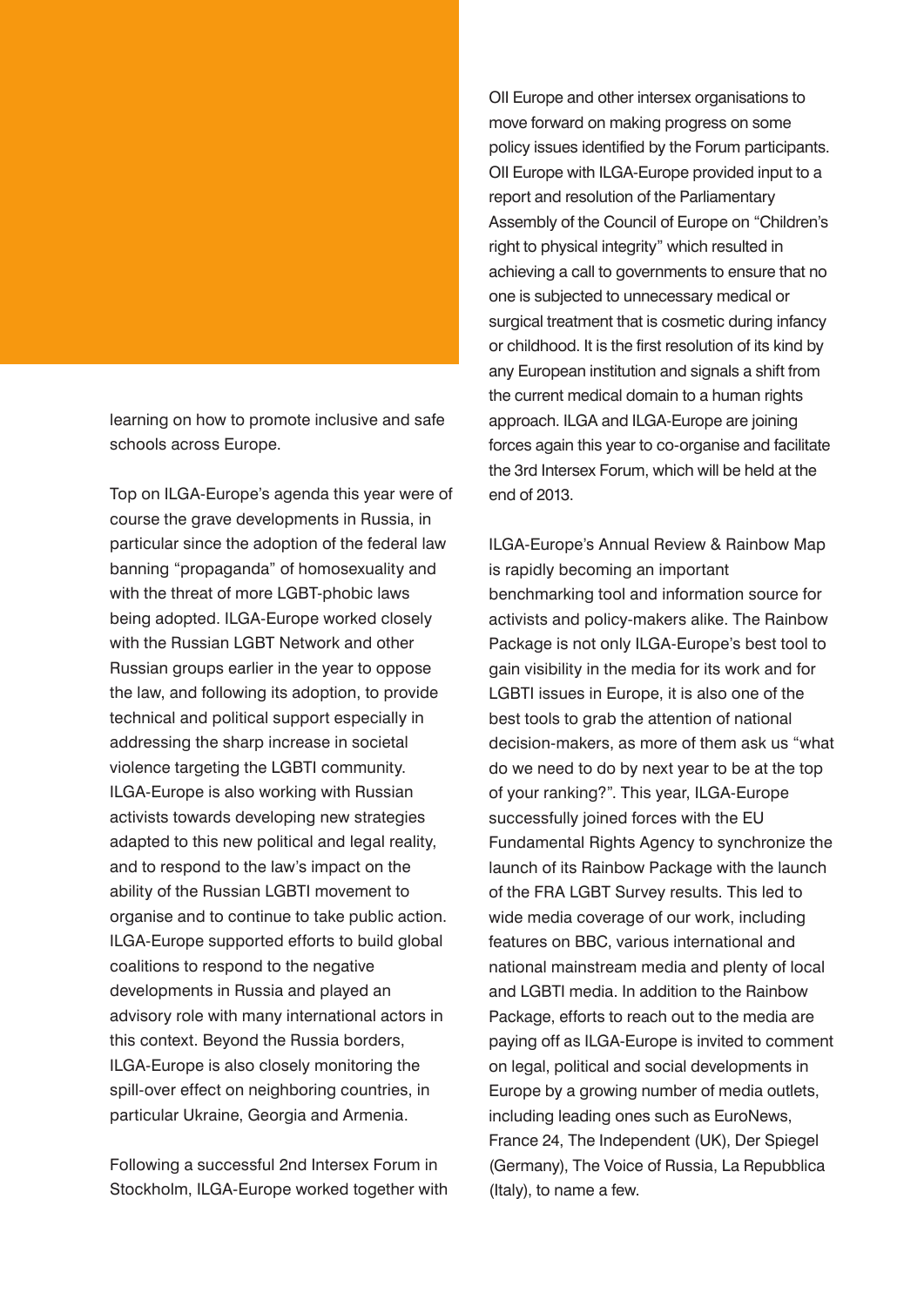## **Strengthening the European movement**

The work in ILGA-Europe's second major pillar, capacity-building, continued to expand and to effectively contribute to the development of strong, skilled and sustainable LGBTI groups in Europe. Over the past year, ILGA-Europe has focused on developing new areas of skillsbuilding such as strategic communication and security training, while continuing to offer trainings on strategic advocacy and organisational development and to organise study visits with the European Union and the Council of Europe. The organisation also organized regional events addressing the negative regional trend on introducing laws banning so-called homosexual propaganda.

Re-granting is increasingly embedded as a core tool of ILGA-Europe's capacity-building programme (28 grants have been awarded since November 2012). ILGA-Europe awarded grants to support litigation projects, emergency grants to support security needs through the Dignity for All Consortium which ILGA-Europe joined last year, as well as grants for advocacy and documentation. One of the largest regranting activities was a call for projects to document hate crimes using a common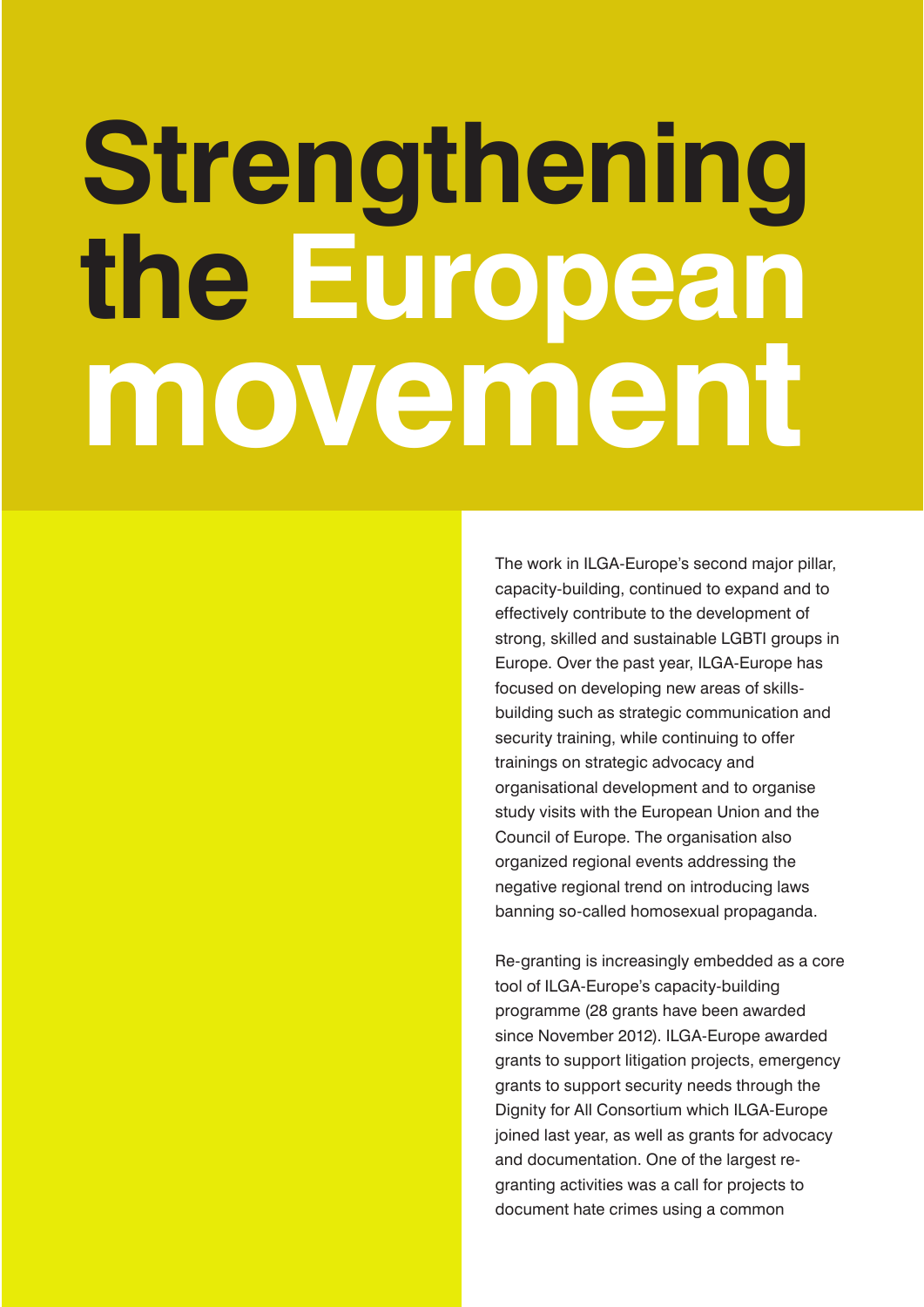methodology developed by ILGA-Europe. This project, funded by the Dutch government, is aimed at gathering comparable data from over a dozen European countries with a view to using it to advocate for stronger European laws and policies against LGBTI-phobic violence. The other large project is the "Advancing responses to discrimination, hate-crimes and other human rights violations in the European Region", funded by US State Department. Within this re-granting programme, small scale grants to support capacity building of LGBTI organisations and advocacy related activities are offered to organisations in the pre-selected program countries - Bosnia and Herzegovina, Kazakhstan, Lithuania, Moldova, Russia, Serbia, Turkey and Ukraine. Re-granting work is increasingly linked with the training and policy priorities of ILGA-Europe.

With the increased influence of national governments on European developments, it is getting increasingly important for ILGA-Europe to strengthen the capacity of LGBTI organisations to engage nationally on key European level policy developments and implementation. This is why the board and staff members revisited some of the organisation's existing networks over the past year, assessing their relevance, format and make-up, and functions. In particular, the board decided that an Advocacy Network would replace the former EU and EU accession networks, taking into consideration the two EU enlargement processes, the sophistication of ILGA-Europe's advocacy strategies and tools and the increased diversity of the EU Network. The new Advocacy Network will largely be organised around activists that are involved all year round as national advocacy focal points for ILGA-Europe, and show continuity in their involvement. In addition, ILGA-Europe will move towards holding more "thematic advocacy meetings" on targeted European policy issues, allowing a different group of members and activists who have more specialised interest or knowledge to participate. It is also envisaged to step up skills-building training on EU institutions and policies to be offered to a broader range of members (as opposed to limiting it to EU network members). In this context, ILGA-Europe has also stepped up its own engagement in external networks, such as the Brussels-based Human Rights and Democracy Network and the Amsterdam Network.

In the context of ever-growing needs for capacity-building, ILGA-Europe also started to invest time in setting up mechanisms to facilitate and increase peer learning amongst LGBTI organisations in the region and to use existing expertise within ILGA-Europe's membership to support movement building initiatives in the region. A concrete outcome of this work is greater space provided at the annual conference this year for peer learning and exchange of experience among members. But this is just a start as the staff will look at further integrating peer learning into the development of training sessions, mentoring work and in-country programmes over the next year.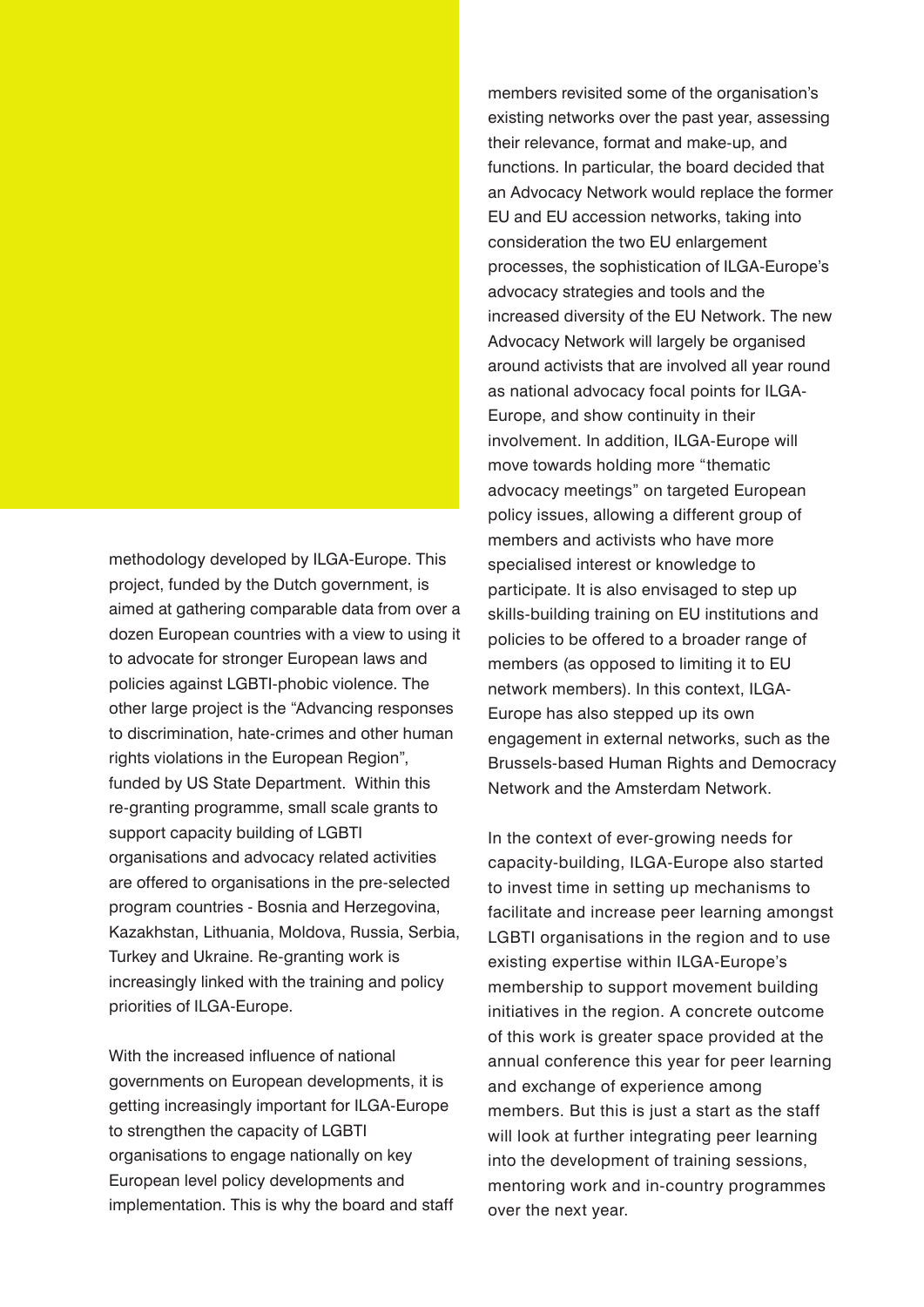# **Inside the organisation**

It is amidst a rapidly-changing environment that the strategic planning process took place this year. This process – which will hopefully result in the adoption of ILGA-Europe's new five-year strategic plan at the Zagreb conference – rested on extensive contributions from the board, staff and members over an eight-month period. The board and staff allocated time and space to meeting with external allies and experts, to analyzing progress made on the current plan and to giving input towards an initial draft. A highlight of the process was the consultation meeting that brought together members, board and staff in Athens in early June. This resulted in a new draft that was sent to the whole membership for further consultation over the summer, and the final draft for approval by the membership in Zagreb.

Another important organisational process this year again was the work to secure future funding to meet the growing needs of the organisation. This has entailed not only exploring possible new sources of funding but also securing current ones, including by advocating, together with other European equality NGOs, for a strong EU financial programme on fundamental rights and equality for the next 7-year financial period. In relation to the staff team, ILGA-Europe recruited two new Programmes Officers (Boris Balanețkii-Schlütter and Valeria Santostefano, after the departure of Faika el-Nagashi) over the past year, and hired a new Finance Manager (Tom Donley) following the departure of the previous Finance Manager (Olimpia Ciripoiu-Vonica). While ILGA-Europe can rely on strong internal resources at the moment, the organisation has started to look for further ways to ensure that it continues to have the capacity to meet the increasing administrative and financial requirements linked to managing a professional organisation like ILGA-Europe.

9. Calleja

Co-chair Executive Board

 $\rightarrow$ 

**Gabi Calleja Martin K.I. Christensen Evelyne Paradis** Co-chair Executive Board

tand)

Executive Director